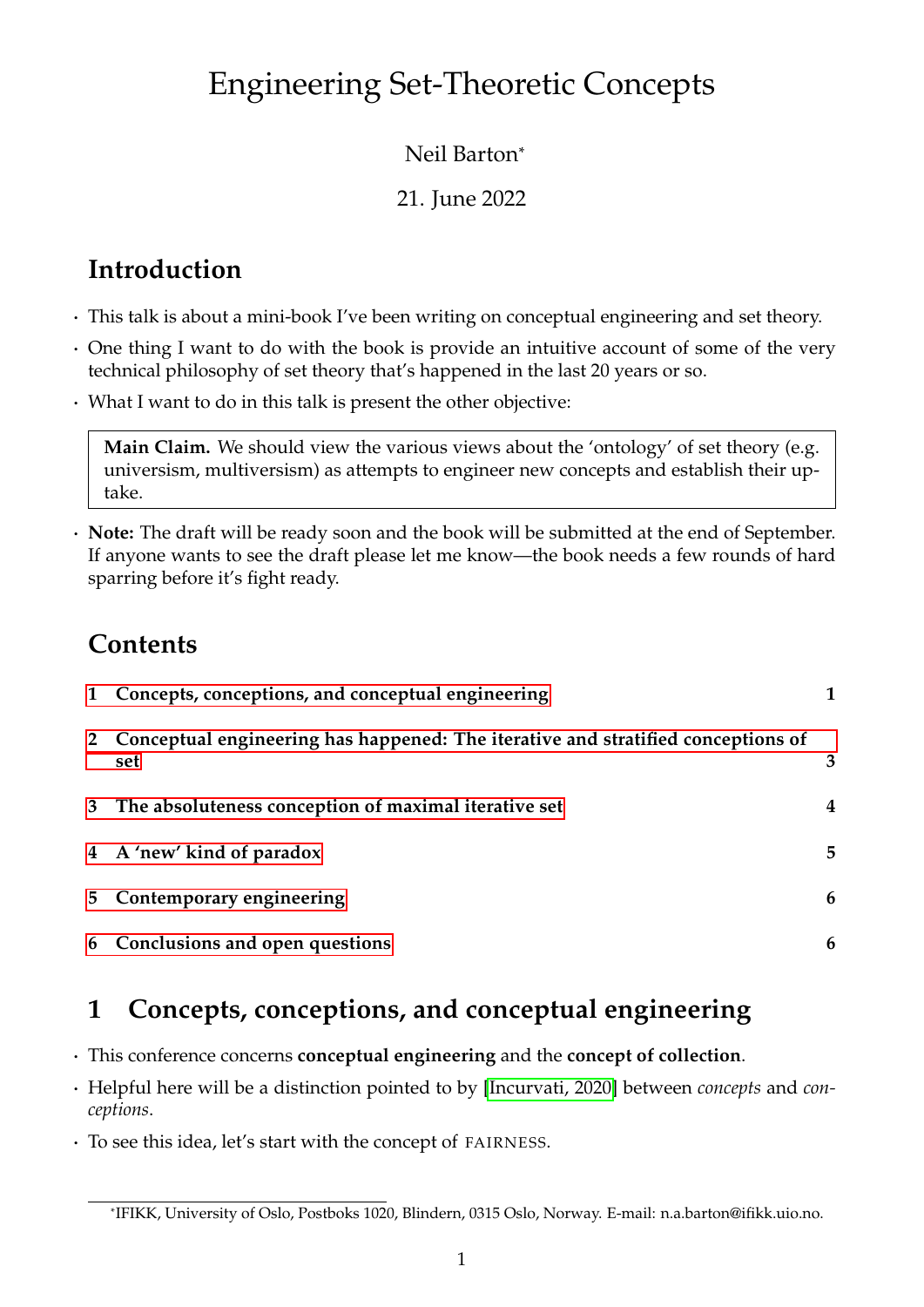**Effort/Outcome.** Suppose someone is going to be rewarded over someone else by their company for their work on a case (let's say there was a good outcome but the person did not put much work in). Jane and Susan disagree over whether this decision is fair, Susan thinks companies should reward employees on the basis of outcomes, whereas as Jane thinks that companies should reward employees on the basis of effort.

- · Here, Jane and Susan may both have the concept of FA IRNESS.
- · But they have different *conceptions* of FA IRNESS, Susan has the fairness-by-outcome conception of FAIRNESS, whereas Jane has the fairness-by-effort conception of FAIRNESS.
- · Incurvati then uses this distinction to talk about the concept SET and different conceptions of SET (e.g. the iterative conception of SET).
- · **Note:** I'll distinguish between conceptions of concepts by the use of **underline** for conceptions and **caps** for concepts.
- · Notice, however, that the notion of concept and conception can be **relativised**. e.g. I can talk about the **concept** of FAIRNESS-BY-OUTCOME, where someone can possess this or lack it. e.g.

Let's suppose that Mar is rewarded for making their company a good deal of money, but had to do something socially problematic in the course of doing so. Anwar and Bo disagree on whether this is fair. Both Anwar and Bo use the concept of FAIRNESS-BY-OUTCOME, but Bo has the conception that FA IRNESS-BY-OUTCOME should be understood in terms of making the company money, whereas Anwar thinks it is the benefit to society as a whole that is important.

- · **Note:** Even Jane, who has the fairness-by-effort conception of FA IRNESS can engage in this discussion.
- · She **possesses** the concept of FA IRNESS-BY-OUTCOME she just thinks adopting this concept is the **wrong conception** of **FAIRNESS**.
- · She can discuss this concept **even if** she thinks that the concept is **inconsistent**—cf. [\[Scharp,](#page-6-1) [2013\]](#page-6-1)'s example of RABLE (where RABLE applies to x if x is a table, and disapplies to x if x is red, cf. also the concept MASS).
- · We can speak of **constitutive principles** for **both** concepts and conceptions.
- · A rule or condition is **constitutive** for a concept when they (partly) determine the meaning of the concept and facts about conceptual identity (assuming that there is such a thing).
- · Constitutive principles are important as a **lack of agreement** on constitutive principles between speakers can work as an interpretive 'red flag' that speakers do not **mean the same thing** by the use of their words.<sup>[1](#page-1-0)</sup>

**Conceptual engineering** is (roughly speaking) the field that concerns itself with the evaluation, design, and implementation of our concepts and conceptions.*[a](#page-1-1)*

<span id="page-1-1"></span>*<sup>a</sup>*This definition is adapted from [\[Chalmers, 2020\]](#page-6-2).

<span id="page-1-0"></span><sup>&</sup>lt;sup>1</sup>See here [\[Scharp, 2013\]](#page-6-1), p. 50.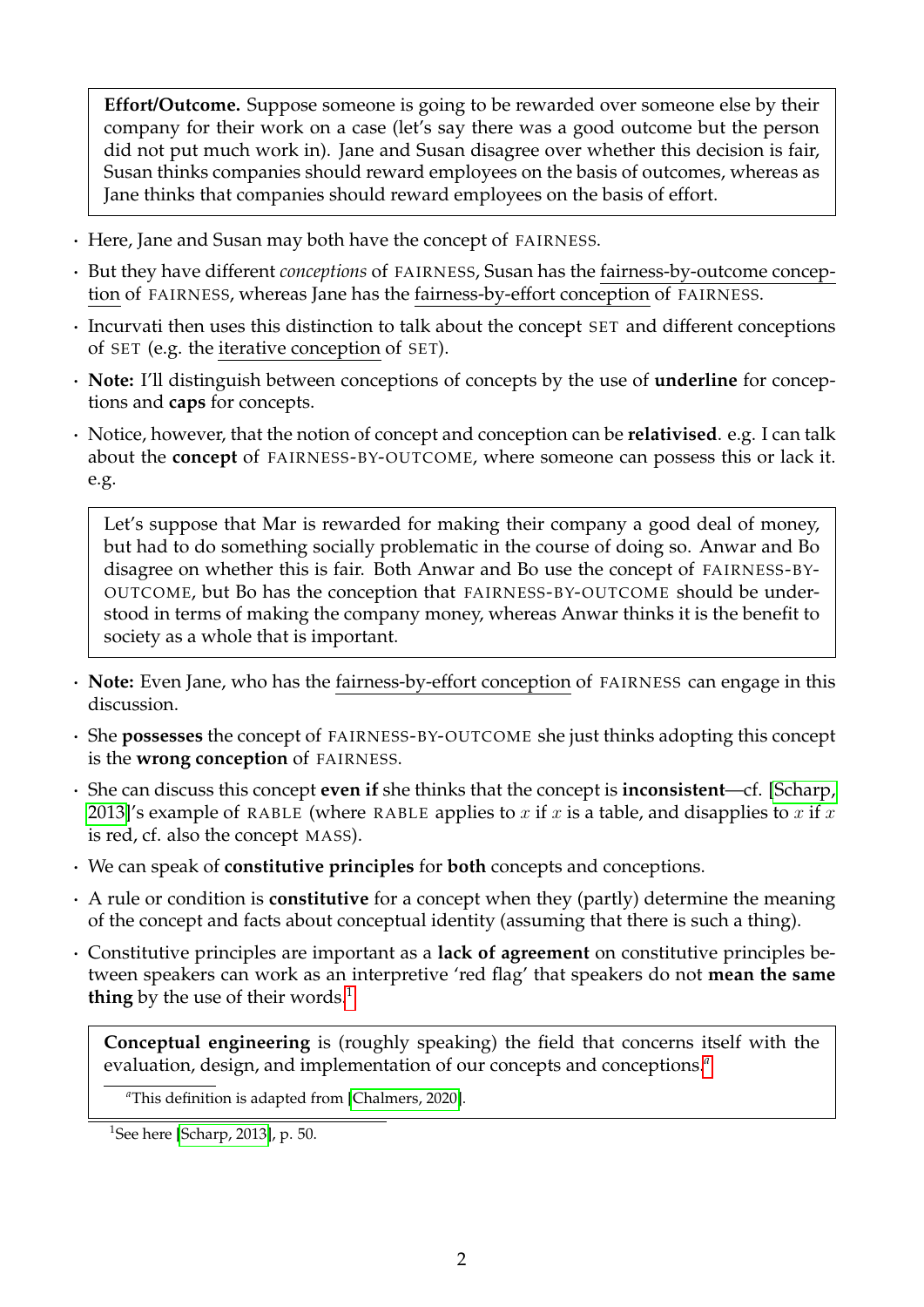# <span id="page-2-0"></span>**2 Conceptual engineering has happened: The iterative and stratified conceptions of set**

· **What is a set**? (i.e. what are the **constitutive principles** for SET?)

**Definition 1.** (Informal) A *set* is a kind of *collection* that is:

- · **Extensional.** Sets with different members are non-identical, and sets with the same members are identical.
- · **Objectual.** Sets are *objects* over and above their elements.
- · I am going to claim that our concept SET changes (or at least, the reference of our terms "set" changes, and our framework of concepts and conceptions as it pertains to our use of that word changes).
- · It will be helpful to contrast this with it's polar opposite:

**Strong Realism.** Attached to our talk of "sets" is a unique concept SET which is captured by the iterative conception of SET.

- · Let's note first that we have already had some some concept/conception **shift** by adopting SET **at all**.
- · We have the set-theoretic conception of COLLECT ION.
- · Collections can be both **non-objectual** (e.g. pluralities) or **intensional** (e.g. property extensions).
- · So moving to SET is already a substantial piece of engineering!
- · I want to consider how SET gets engineered.
- · Thankfully [\[Incurvati, 2020\]](#page-6-0) has already done much of this.
- · We started with the naive conception of SET.
- · As part of the naive conception we have the idea that the **naive comprehension schema** is true:  $\exists x \forall y \big(y \in \overline{x} \leftrightarrow \phi(x)\big)$
- But as we know this leads to contradiction via Russell's paradox and the condition  $\phi(x) =_{df} x \notin x$ .
- · A diagnosis from [\[Incurvati, 2020\]](#page-6-0), Russell's Paradox results from the way that the Naive Comprehension Schema allows for the following two constitutive principles for SET:
	- **– Universality.** A concept C is universal iff there exists a set of all the things falling under C. ([\[Incurvati, 2020\]](#page-6-0), p. 27)
	- **– Indefinite extensibility.** A concept C is indefinitely extensible iff whenever we succeed in defining a set u of objects falling under  $C$ , there is an operation which, given  $u$ , produces an object falling under  $C$  but not belonging to  $u$ . ([\[Incurvati, 2020\]](#page-6-0), p. 27)
- · Two conceptions of set that have arisen in response:
- · The iterative conception of SET. Sets are formed in stages, starting with the empty set (or suitable Urelemente) taking powersets at successor stages and unions at limits.
- · The stratified conception of SET holds that sets are the kinds of things that are given by definitions respecting **typing restrictions**.
- · (**Note:** [\[Incurvati, 2020\]](#page-6-0) thinks that the stratified conception of SET is really a conception of OBJECTIFIED PROPERTY. I'll put this to one side.)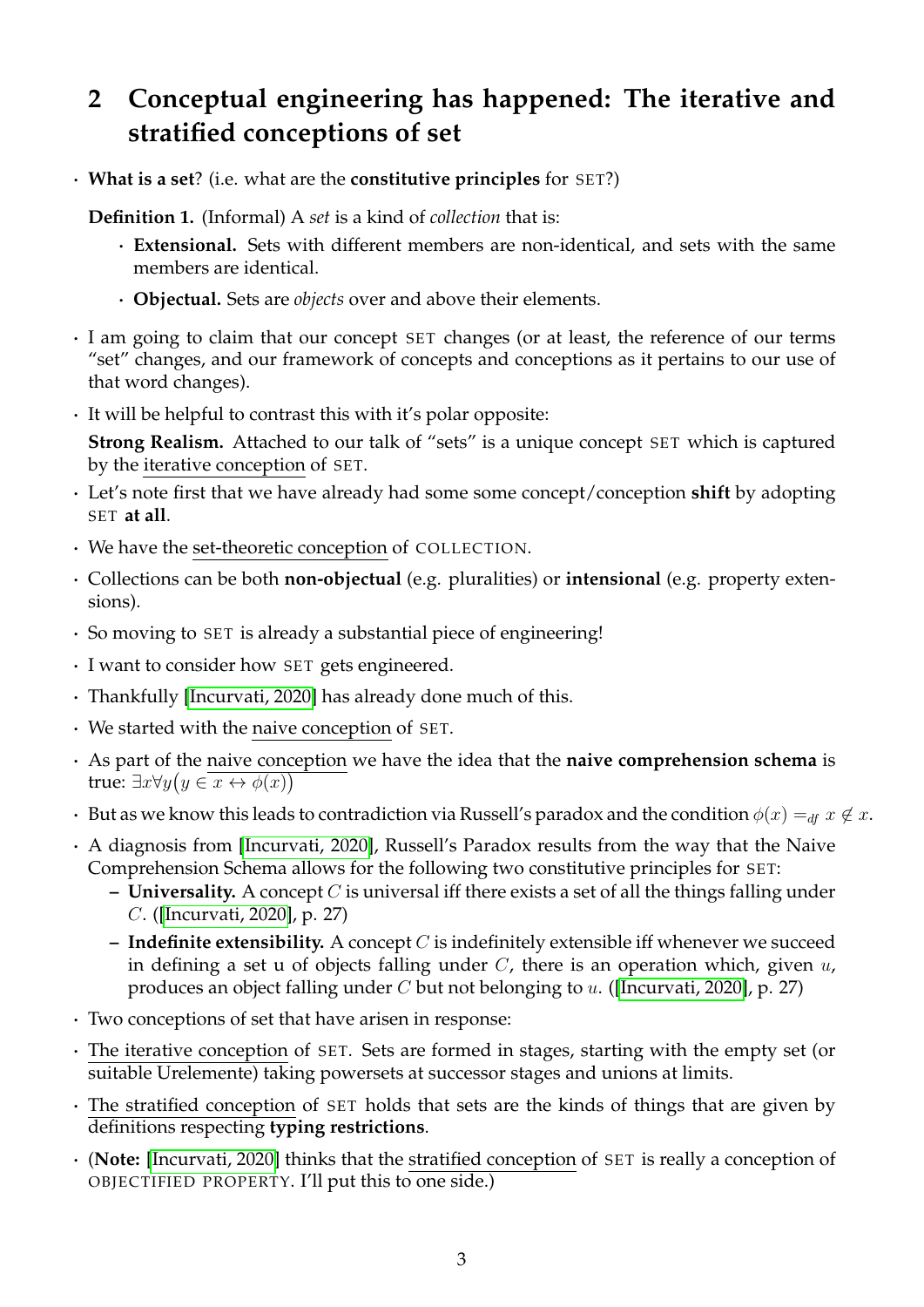- · The iterative conception and stratified conception each give up a separate constitutive principles of the naive conception.
- · The iterative conception gives up **universality** and the naive conception gives up **indefinite extendibility**.
- · Compare this, for example, with [\[Scharp, 2013\]](#page-6-1)'s ascending conception and descending conception of TRUTH.
- · [\[Incurvati, 2020\]](#page-6-0) suggests that we pursue a strategy of **inference to the best conception** compare the various conceptions of SET and their theoretical virtues.
- · Part of these could involve e.g.
	- **–** Explanation of the paradoxes.
	- **–** Motivation of a nice theory of sets.
	- **–** Respecting foundational constraints (e.g. **Generous Arena**).
- · Let's note that the iterative conception of SET is probably consistent.
- · On the one hand, it's a nice motivation for the axioms of ZFC...
- · But on the other it is a **mathematical fact of life**:
- Defining the  $V_\alpha$  in the usual way, we have ZFC  $\vdash \forall x \exists \alpha (x \in V_\alpha)$

## <span id="page-3-0"></span>**3 The absoluteness conception of maximal iterative set**

- · And as we know, **no** controversy in the philosophy of set theory ever arose, and the mathematicians lived **happily ever after**.
- · Sadly, this **isn't** the story.
- · The iterative conception of SET is **consistent**, but **defective**.
- · Note that **consistency** is a **low**(ish) bar to clear.
- · We also want set theory to provide a **Theory of Infinity**, to tell us **what sizes of sets** are out there and what the **relationships** between them are.
- · (**Note:** There are many other foundational goals that I discuss in the book, most of which I take from [\[Maddy, 2017\]](#page-6-3) and [\[Maddy, 2019\]](#page-6-4).)
- · The iterative conception of SET fails **spectacularly badly here**.
- · Do **large cardinals exist**?
- · What is the behaviour of the **continuum function**?
- · The iterative conception tells us **almost nothing** here.
- · One thing that has happened is that many set theorists have moved to the maximal conception of ITERATIVE SET.
- · The maximal conception of ITERAT IVE SET adds the constitutive principle that there should be **as many sets as possible**.
- · **Problem:** This is also a pretty **uninformative** constitutive principle.
- · There are **all sorts** of maximality principles, and many disagree with each other (see [\[Incur](#page-6-5)[vati, 2017\]](#page-6-5) for a survey).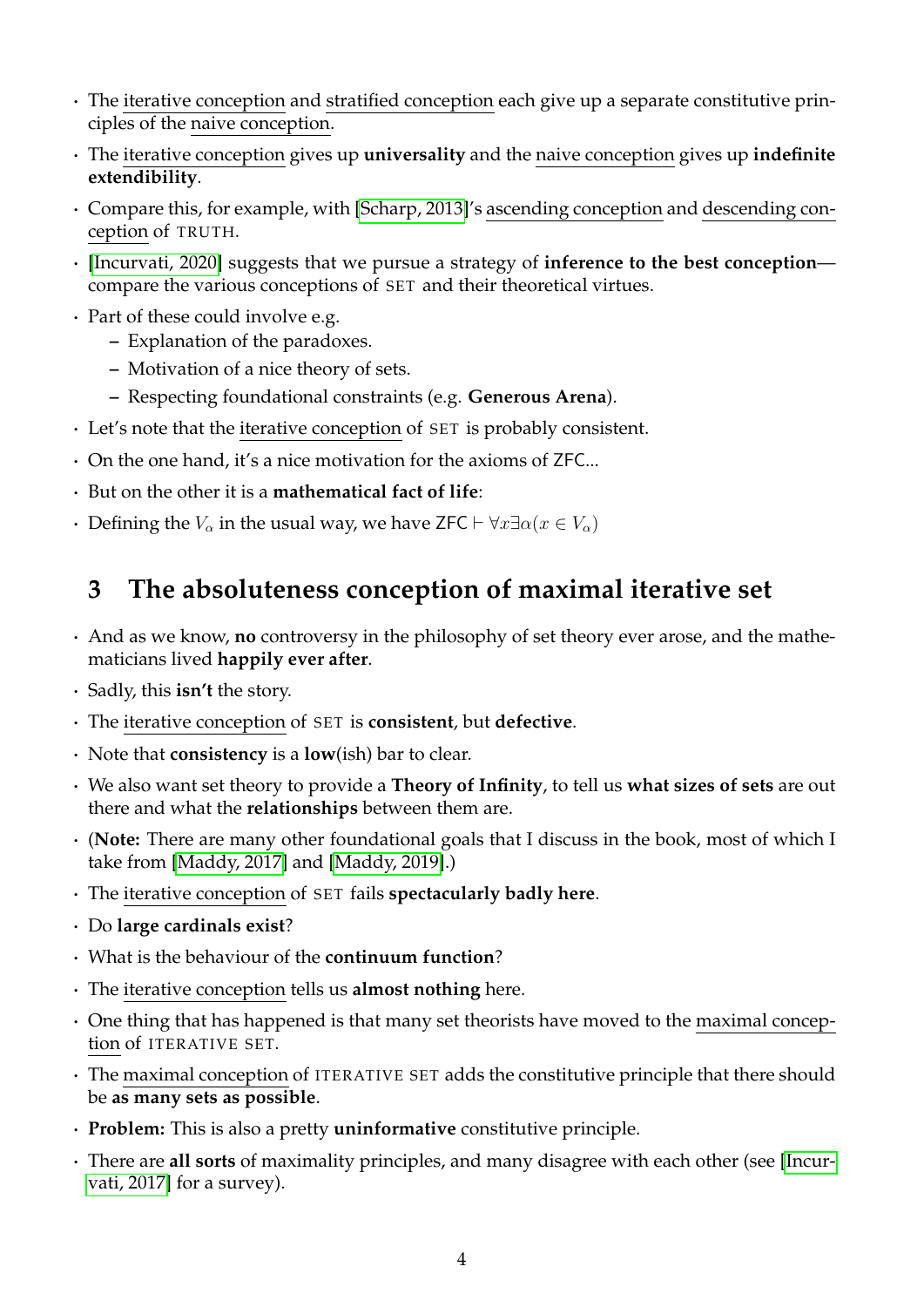- · For a simple example, CH can be seen as maximising (lots of **reals**!) and so can ¬CH (lots of **functions**!).
- · So we need to **sharpen** further.
- · There's **lots** of ways we could go here, and things now start to get a little **stipulative**, but we can move to:
- · The absoluteness conception of MAX IMAL ITERAT IVE SET holds that:
	- **– Capture.** The sets all exist within a single universe.
	- **– Absoluteness.** If there **could** be a set such that  $\phi$  then there **is** a set such that  $\phi$ .
- Formally:  $\Diamond(\exists x \phi(x)) \rightarrow \exists y \phi(y)$
- · OK what does it mean for a set to be **possible** here.
- · I'll take this to mean: Could be obtained either by **adding ranks** or by **moving to a forcing extension**.
- · Accordingly, we have:
	- **Height absoluteness.**  $\Diamond_h(\exists x \phi(x)) \rightarrow \exists y \phi(y)$
	- $-$  Width absoluteness.  $\Diamond_w(\exists x \phi(x)) \rightarrow \exists y \phi(y)$
- · **Note:** Don't **freak out**, this can all be coded up! (cf. [\[Antos et al., 2021\]](#page-6-6)).
- Let's **restrict** to  $\Sigma_1$ -sentences, since we can clearly run into issues with  $\Sigma_2$ -sentences (e.g. both CH and  $\neg$ CH are  $\Sigma_2$ ).
- · This looks **promising** (OK, you can probably see where I'm going, but humour me).
- · Presumably it's possible for there to be uncountable cardinals and inaccessible cardinals, by making Ord into a set.
- · So we get **large cardinals** (given suitable possibility axioms).
- · We also get resolutions to CH (in the negative) via **bounded forcing axioms** (e.g. BPFA) that have absoluteness characterisations.
- (e.g. BPFA can be stated as the claim that if  $\phi$  is a  $\Sigma_1$  sentence with parameters from  $\mathcal{P}(\omega_1)$ , then if  $\phi$  holds in a forcing extension obtained by proper forcing, then  $\phi$  holds.)
- · So we seem to be making **some** progress.

## <span id="page-4-0"></span>**4 A 'new' kind of paradox**

- · Unfortunately the absoluteness conception of MAX IMAL ITERAT IVE SET is **inconsistent**.
- · **The Cohen-Scott Paradox** begins by observing that by **Height Absoluteness** in combination with **Capture**, there should be lots of uncountable sets and large cardinals.
- But also, by **Width Absoluteness** and **Capture**, any particular set x you consider should be countable.
- $\cdot$  Take any uncountable set x.
- By forcing, there is a bijection  $f : x \to \omega$  in a forcing extension.
- By width absoluteness there is such a bijection  $f: x \to \omega$ .
- · Contradiction!
- · **OK:** What has gone wrong here?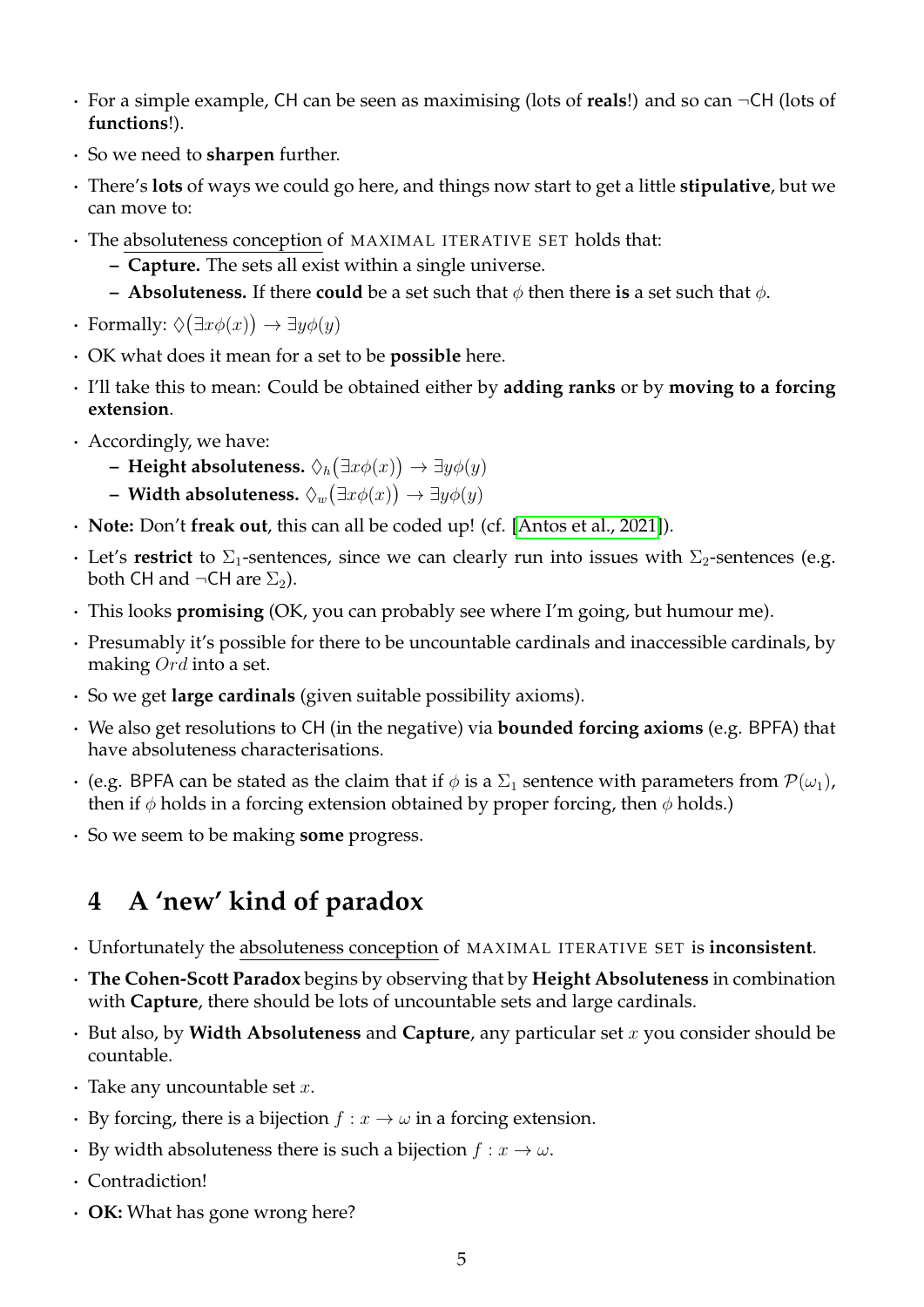- · On the one hand our desire for **uncountable** sets and **height absoluteness** pushes us to say that there are lots of large cardinals (any uncountable cardinal is large for me).
- · On the other hand **width absoluteness** just wants to **kill off** the idea that cardinals have closure properties.
- · **Capture** ensures that all this happens in the same universe.
- · (**Note:** No-one really runs into this paradox in formal work quite like we did with **Russell**. Set theorists are not dummies, and they see this problem a mile off. **But** it represents the two directions that the **set-theoretic community as a whole** seems to be pulled in.)

#### <span id="page-5-0"></span>**5 Contemporary engineering**

- · Normally, we see **multiversism** and **universism** as claims about **ontology**—there **is** (**not**) a set-theoretic universe that is thus and so.
- · But here we can see the different views as proposing different **conceptions** that give up one or more of **Width Absoluteness**, **Height Absoluteness**, and **Capture**.
- · **Option 1.** High universist conception of MAX IMAL ITERAT IVE SET. Keep **Capture**, keep **Height Absoluteness**, curtail **Width Absoluteness** (by rejecting that forcing extensions are really possible). (Bagaria, Woodin)
- · **Option 2.** Wide universist conception of MAX IMAL ITERAT IVE SET. Keep **Capture**, keep **Width Absoluteness**, curtail **Height Absoluteness** (again, via claims about what's possible). ([\[Barton and Friedman, S\]](#page-6-7))
- · **Option 3.** High multiversist conception of MAX IMAL ITERAT IVE SET. Reject **Capture**, keep **Height Absoluteness**, reinterpret **Width Absoluteness** ([\[Steel, 2014\]](#page-6-8))
- · **Option 4.** Wide multiversist conception of MAX IMAL ITERAT IVE SET. Reject **Capture**, curtail/reinterpret **Height Absoluteness**, keep **Width Absoluteness** ([\[Arrigoni and Friedman,](#page-6-9) [2013\]](#page-6-9)).
- **Option 5.** Schematic multiversist conception of MAXIMAL ITERATIVE SET. Reject Cap**ture**, reinterpret **Height Absoluteness** and **Width Absoluteness** ([\[Hamkins, 2012\]](#page-6-10), [\[Scam](#page-6-11)[bler, 2021\]](#page-6-11), [\[Builes and Wilson, 2022\]](#page-6-12)).
- · Each conception is (probably) **consistent**, witnessed by the **models** we have for each.
- · We can continue our strategy of pursuing **inference to the best conception**.
- · Each resolves the defect with respect to **Theory of Infinity** to a greater/lesser extent.
- · But there are other trade offs to be made (e.g. with respect to **Generous Arena**).
- · I think there is a case to be made that some of these conceptions are reaching the status of concepts for certain researchers, and this can explain some of the misunderstanding.

#### <span id="page-5-1"></span>**6 Conclusions and open questions**

- · I think it's clear that we are at a **conceptual crossroads** with set theory, and these proposal about '**ontology**' can be seen as proposals for how to **move forward** with our theory of (maximal) sets.
- · There is a **plethora** of open questions (as well as **objections**) and I'll let them come up in discussion!